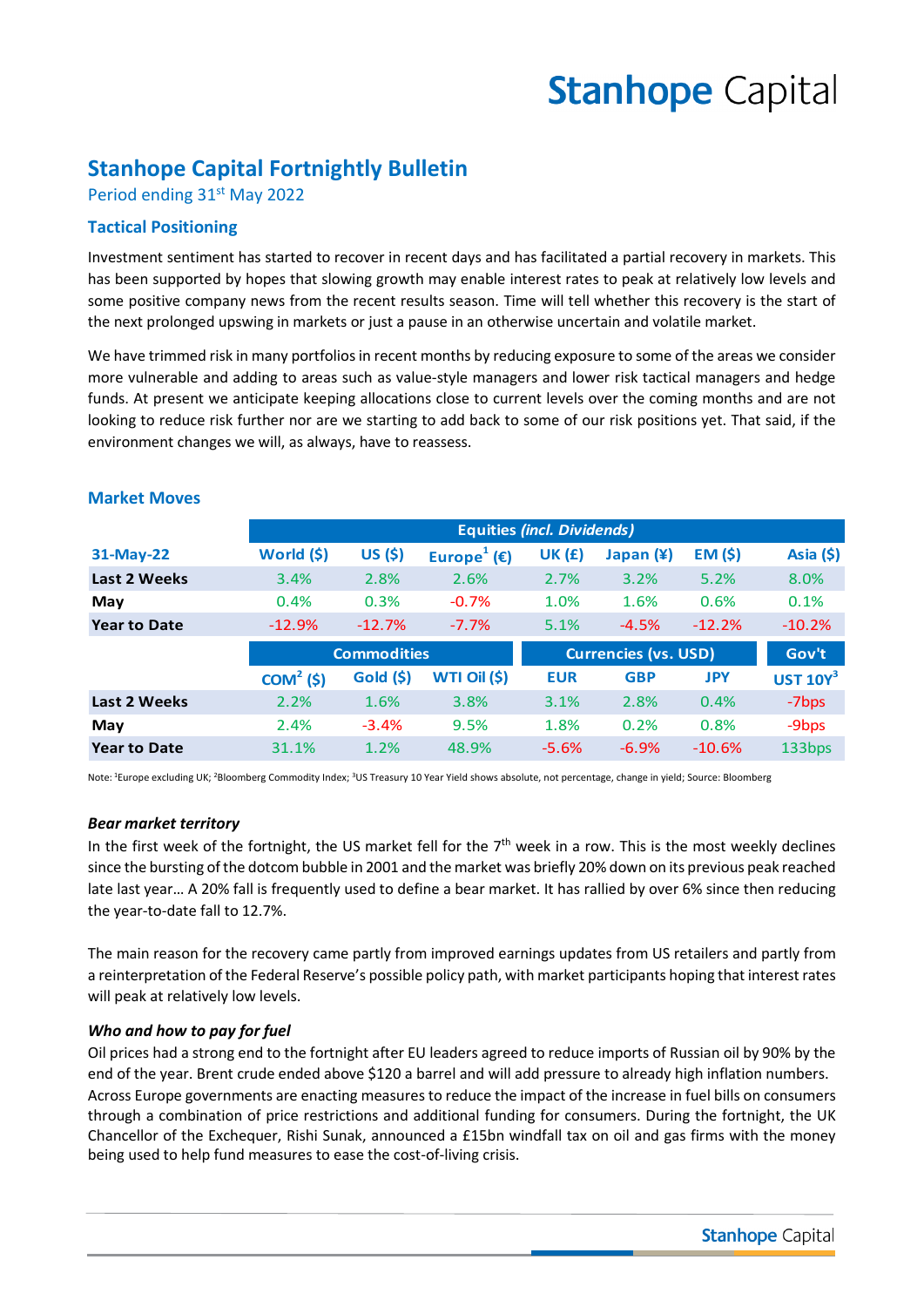#### *EU interest rates will have to increase too*

In Europe, where talk of rate rises has been more muted, the Dutch Central Bank Governor, Klaas Knot, became the first General Council member to advocate a 50-basis point (half a percent) rate hike. The European Central Bank's chief Economist commented that 'the discussion will be had' on the subject of a 50bp hike at next week's meeting.

#### *Chinese growth could fall to a 46-year low*

Although isolation restrictions have started to ease, COVID related constraints continue to hamper Chinese growth. Chinese Premier Li Keqiang commented that his country's economic problems, "to a certain extent are greater than when the epidemic hit us severely in 2020". This is in line with estimates by Deutsche Bank who expect Chinese GDP growth to slow to a 46 year low of 3.3% in 2022.

#### *Bloomberg Concensus China GDP growth forecasts for 2022*



US Secretary of State, Anthony Blinken, updated the government's approach to US/China economic policy last week when he noted that the Ukraine conflict was secondary to the US China relationship. Meanwhile, a group of bi-partisan senators writing to President Biden urged him to keep tariffs on China despite the pressures on prices of goods and materials.

#### **Economic data**

Inflation data continues to disappoint. The latest Euro Area CPI ("consumer price index") flash estimate of 8.1% was higher than the 7.8% expected. The May inflation print for Germany came in at 8.7% vs 8.1% expected, its highest level since the 1950s, and Spain also saw May inflation at 8.5% vs 8.3% expected.

In the US the Conference Board's consumer confidence indicator for May was down on the previous month at 106.4 but it was higher than the consensus forecast of 103.6.

In Japan manufacturing expanded at the slowest pace in three months in May with the PMI ("purchasing managers index") slipping from 53.5 in April to 53.2.

Congratulations to the Queen on her Platinum Jubilee.

JONATHAN BELL, IVO COULSON, ROB CHAMBERS